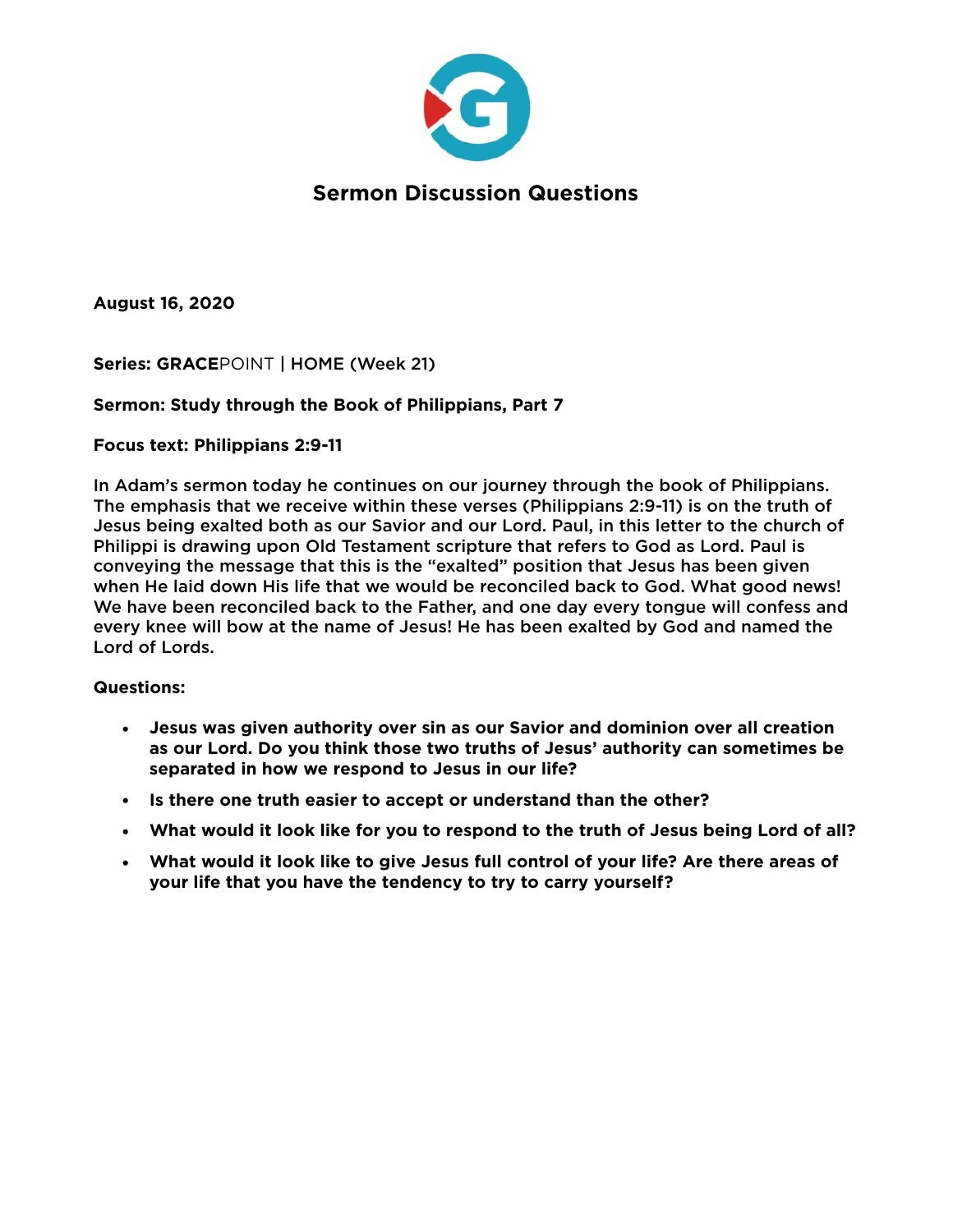

**August 9, 2020** 

**Series: GRACE**POINT | HOME (Week 20)

### **Sermon: Study through the Book of Philippians, Part 6**

**Focus Text- Philippians 2:5-7** 

Today Pastor Adam focused on the "why" of Christ coming, and that is grace. Grace is an amazing gift that we have been given through the death of Christ on a cross in humility and obedience to the Father. Paul is instructing us as Christ followers to do two things. First, that we are to follow the example of Christ by humbling ourselves before God and second that we must serve others with the same attitude that Christ served us. Adam reminds us that grace is a gift that must be received and that in Christ we have been given the extreme grace and humility to walk with one another and to serve one another.

### **Questions:**

- **• How do you understand the "why" of Christ coming in humility and obedience?**
- **• What are ways that you are serving or can serve others as Christ exemplified during His earthly ministry?**
- **• We know that to have Christ-like attitudes and behaviors, it is not done through our will-power, but instead done "through" or "in" Christ. What does that mean to you?**
- **Reflect on your personal journey with God and think about how you can continue to grow and walk in humility and obedience with Him.**

**Challenge:** We encourage you to study, reflect, and memorize Philippians 2:5-11, as we continue throughout our series in Philippians.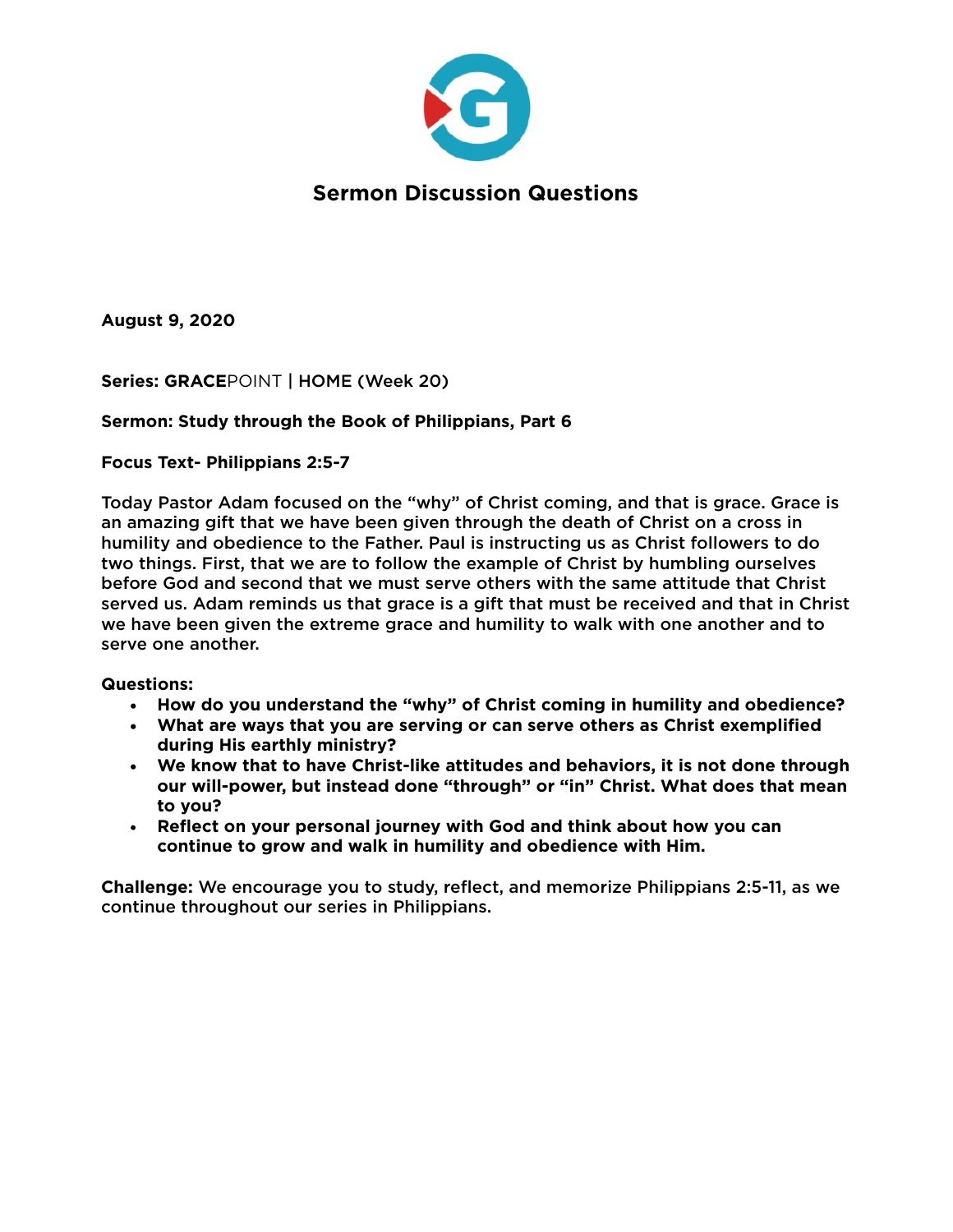

**August 2, 2020** 

**Series: GRACE**POINT | HOME (Week 19)

### **Sermon: Study through the Book of Philippians, Part 5**

**Focus Text- Philippians 2:5-7** 

Today, we focused on these key verses that is the cornerstone of our faith, Philippians 2:5-11, specifically verses 5-7. We are able to gather from this letter the "who" and "why" of Jesus Christ while also being given the opportunity to reflect upon the life, and ministry of Jesus. This week, be encouraged in the fact that Christ was **fully man** and **fully God**, and that it is through Him and the work of the Holy Spirit, that we can have a mind like Him (verse 5).

**Reflect:** Take some time and reflect on the central identity of Christ and what Christ lived out in the book of Philippians and in the New Testament as a whole.

#### **Questions:**

- What does it look like to lean in to difficult situations and circumstances? (As exemplified by Christ)
- What would it look like to have a mind of Christ? Or what are ways that we can achieve having a mind like Christ?
- Talk personally with someone about how you have come to understand the mystery of Jesus being fully God and fully man. Why is it essential for both of these truths to be foundational components of our faith? Do you struggle with grasping or understanding any aspect of this mystery?

**Challenge:** We encourage you to study, reflect, and memorize Philippians 2:5-11, as we continue throughout our series in Philippians.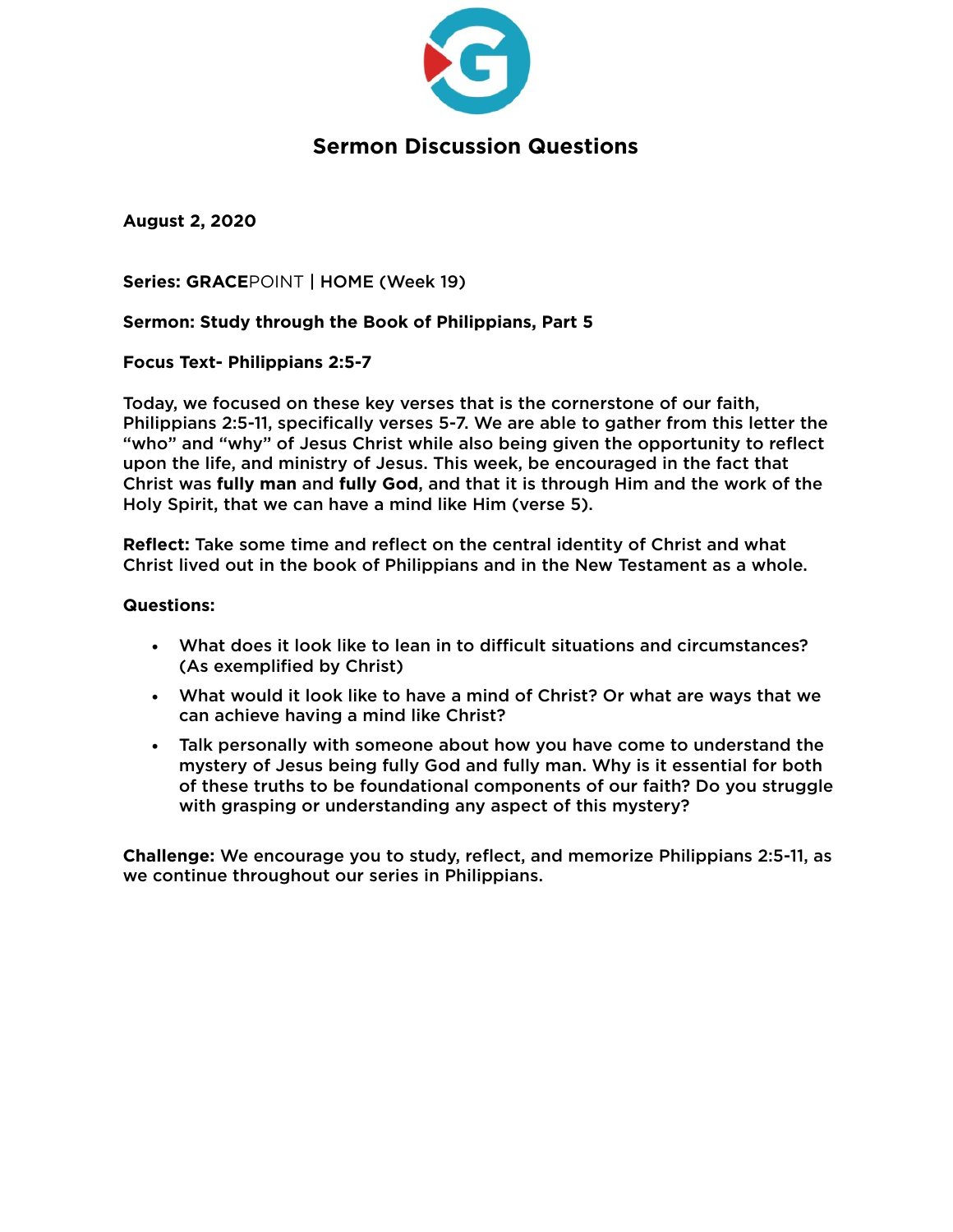

**July 26, 2020** 

**Series: GRACE**POINT | HOME (Week 18)

### **Sermon: Study through the Book of Philippians, Part 4**

### **Focus text: Philippians 2:1-4**

This week, we were reminded how much God loves us and the life He has called us to live as His church. He saved us and reconciled us to Himself and He instructs us to also live a life of reconciliation and be His ambassadors. We are to live as beacons of hope and be children of light in a hopeless and dark world.

This passage gives us examples of what Gospel-centered lives must include:

- **Spirit of unity**  share a personal example of a time you experienced unity with others in Christ that was significant for you. Do you think the world views the church as a place of unity? If not and we are called to live in a spirit of unity, what can we do differently?
- **Agape love** agape love motivated Jesus all the way to the cross on our behalf. Jesus taught us that the world will know us by how we love one another. How can we demonstrate love to those around us that may be against us or even hate us? When you look at your actions of love, what areas in your life do you need God's grace and power to love differently?
- **Genuine humility** Christ-like humility can only be possible through the Holy Spirit transforming us throughout our lifetime. But it is possible through Him and we are called to view others through the eyes of Christ. When you think of Christ-like humility, what comes to mind? What would be an example of false humility? CS Lewis said it this way: Humility is not thinking LESS of yourself, but thinking of yourself LESS. How does that line up with this verse 3-4?

**Challenge:** As a church, we want to memorize and focus on a passage that will anchor us throughout our time in the book of Philippians. This week we challenge you to study and memorize Philippians 2:5-11.

### Family Time

Read together Revelation 21:3-5, this is the passage from our bible story this past weekend. If you missed it, you can watch the video at studio252.tv.

We have John's description of the the new heaven and new earth, but those words spark the imagination of what life will be like when God makes all things new. And because of Jesus, we get to experience life forever with God. After reading the passage and viewing the video, discuss the following questions with your children:

What would it be like to not have any sadness, pain, or anything bad happening to you?

- What else do you think heaven will have or not have?
- What part of heaven do you hope for the most? What are you really hoping
- is true of heaven or what would you be most excited about? Is there anything about heaven that makes you nervous? What would that be?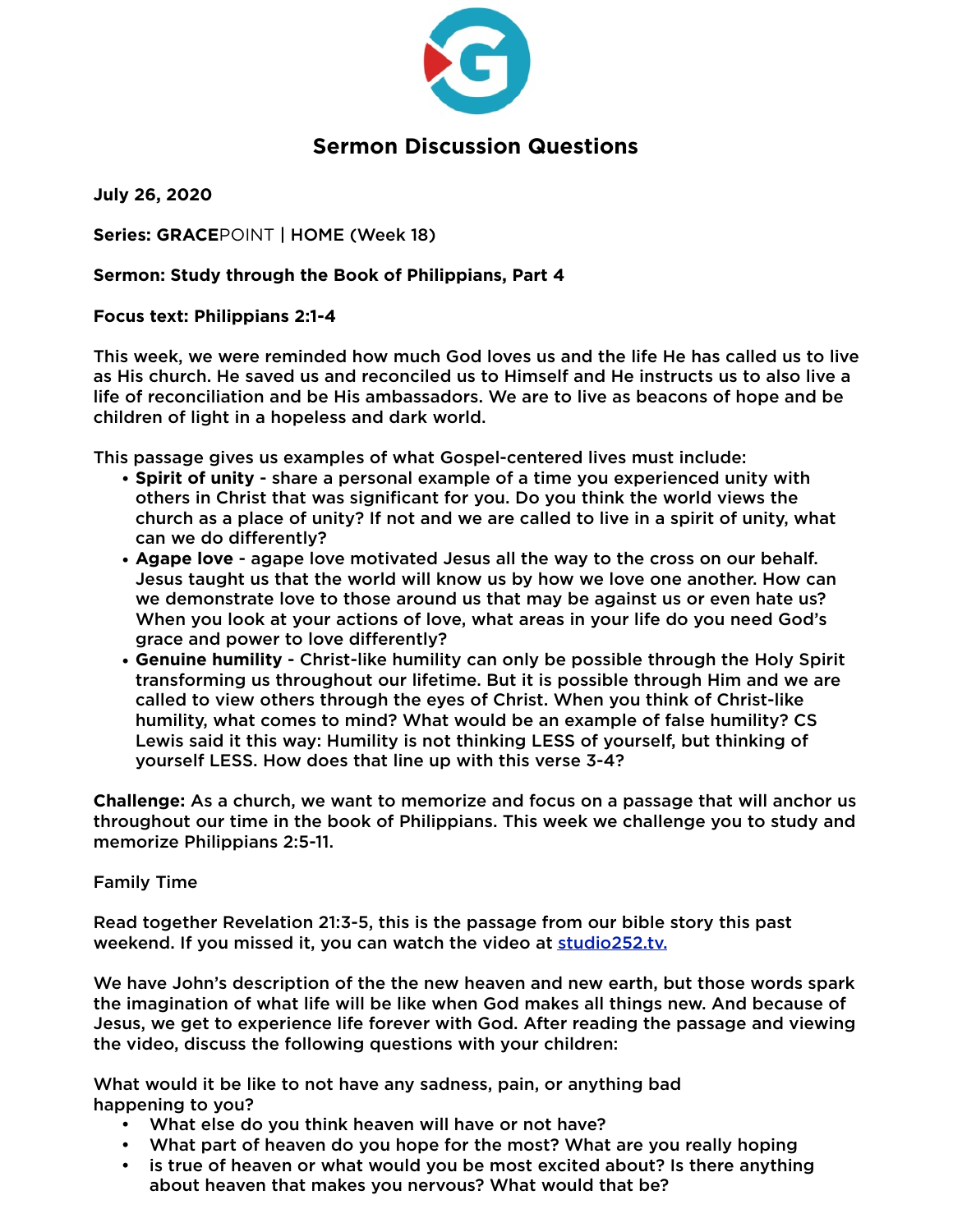

**July 19, 2020** 

**Series: GRACE**POINT | HOME (Week 17)

### **Sermon: Study through the Book of Philippians, Part 3**

### **Focus text: Philippians 1:27-30**

In this text, Paul is engaging his readers on the topic of suffering, and the need to live our lives in a way that is worthy of the Gospel of Christ, as citizens of heaven (v.27). Adam reminds us that to live lives worthy of the Gospel, we must be willing to take up our cross daily and contend together for the faith of the Gospel.

So, as we reflect on today's sermon, use the following questions to guide you in further study/ reflection of Philippians 1:27-30.

- What would it look like to live our lives in a way that is worthy of the Gospel of Christ?
- What fear or trepidation do you wrestle with when you consider suffering for the sake of the Gospel?
- What does it mean to be a citizen of heaven? And how does Paul convey his citizenship in the letter to the church of Philippi?
- What does it look like to "contend together for the faith of the Gospel?"

Challenge: Adam has challenged us to memorize our focus text that will anchor us throughout our time in the book of Philippians. This week we challenge you to study and memorize Philippians 2: 5- 11.

### **Family Time**

If you haven't already, go to studio252.tv and watch today's Bible story about Paul with your kids.

Paul's travels were CRAZY! From Sidon to Cyprus to Crete to fourteen days caught in a storm to a shipwreck and a snake bite, Paul faced SO many problems along his journey. But to Paul it was ALL worth it. He wanted everyone to hear the good news about Jesus and he knew that nothing he faced was too big for God. God was with Paul through all those crazy ups and downs, and that promise is true for you and me. God promises to be with us, always. He might not take our problems away or fix them the way we want them to be fixed, but He CAN help us look at those problems differently. Remember, you can trust God no matter what, through every happy thing and every really hard thing. Because knowing Jesus changes the way you see your problems.

Parents: Tell your child about a problem you faced this week. Select something that was more like a minor annoyance or an everyday problem that would bother most anyone. Remember to keep the example age appropriate. **How did knowing that Jesus was with you change the way you faced that problem?** Maybe you got stuck in traffic but you used the extra time in the car to listen to a sermon podcast or pray. Maybe you forgot your lunch at home but that allowed you to grab lunch with a coworker. What a great way to make it personable with your child!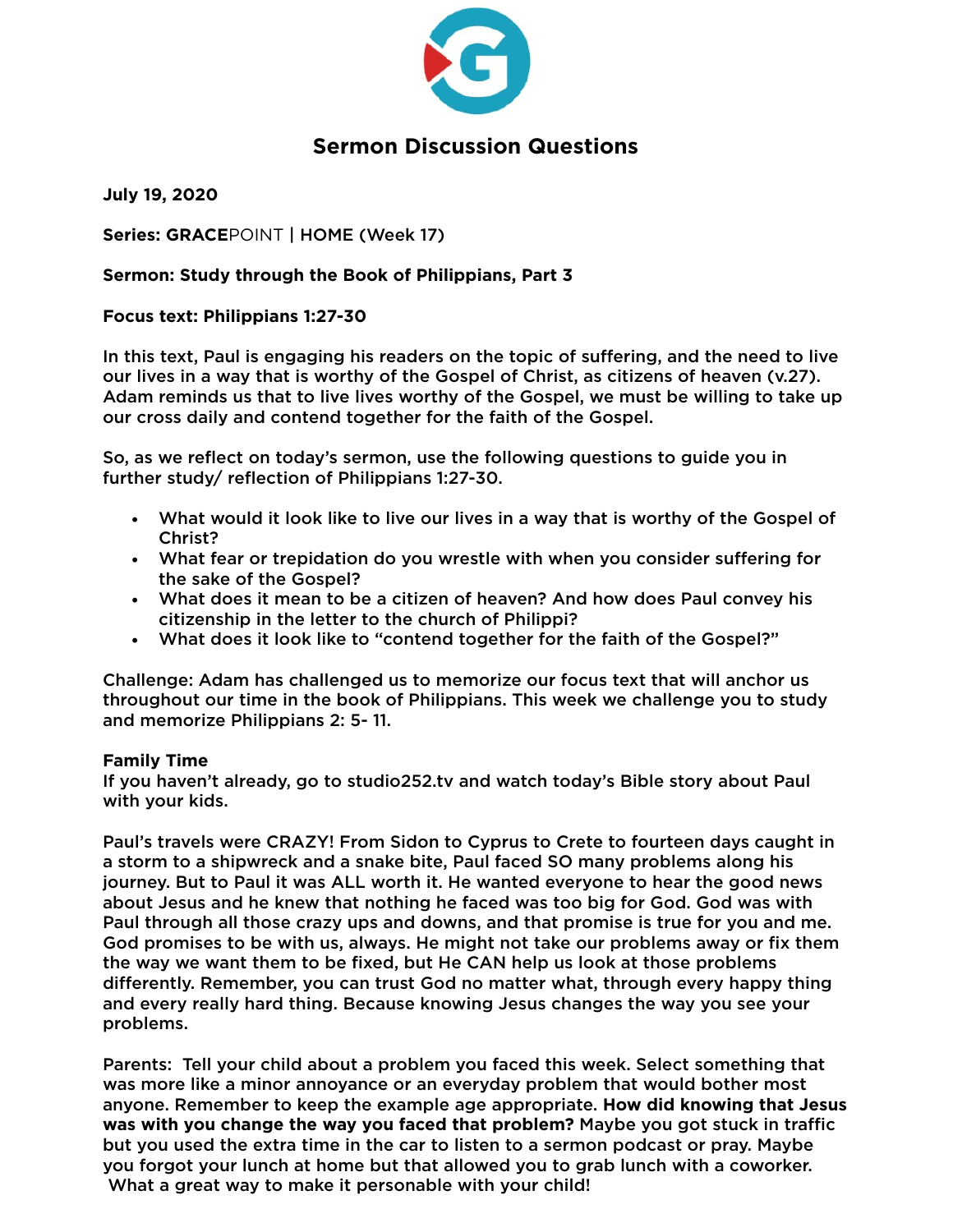

**July 12, 2020** 

**Series: GRACE**POINT | HOME (Week 16)

### **Sermon: Study through the Book of Philippians, Part 2**

### **Focus text: Philippians 1:12-26**

As we read through this text, we learn that God's Word is meant to encourage and challenge us as believers in our walk with Christ.

Adam provides us with three key points to take away from this section of Philippians:

- Opposition can lead to opportunity.
- Gospel (The "Good News" of Jesus Christ) has to be the agenda.
- Christ must be magnified in us, so that he might be magnified through us, at all cost.

During troubling and challenging times, as people of God we have to lead from our core and that is the Gospel. We have to be willing to partner with others on mission from the only agenda that matters, and that is the Good News of Jesus Christ. That we will stand in the boldness of the Gospel and support of the advancement of God's Word.

Below are reflection questions, take time to consider these questions and what they would look like in your walk with Christ:

- What would bring God the most glory in my life? How can Christ be most glorified in my life and in my decisions?
- What is best for the church? When I say this, do this, or get involved, how does this reflect the name of Christ in my community? And is it for the good of those who I am called to do life with?
- How do I live a life reflective of God's glory in the midst of opposition?

Challenge: The challenge for this week is to read and memorize Philippians 2:5-11, which is our key verse for this sermon series.

### **Family Time**

Read together Philippians 1: 12-30

We heard Pastor Adam say, "Opposition can lead to opportunity." What was Paul's opposition is this text? What was his opportunity?

At the time of this letter, Paul was imprisoned. How did Paul view his circumstances?

How can others see God in your life through your circumstances?

It was also said in the message that , "Christ must be magnified in us." This means in every circumstance or trial we should still focus on Jesus and show His love to others. Let that be a challenge for you this week, to find joy in every situation you are in.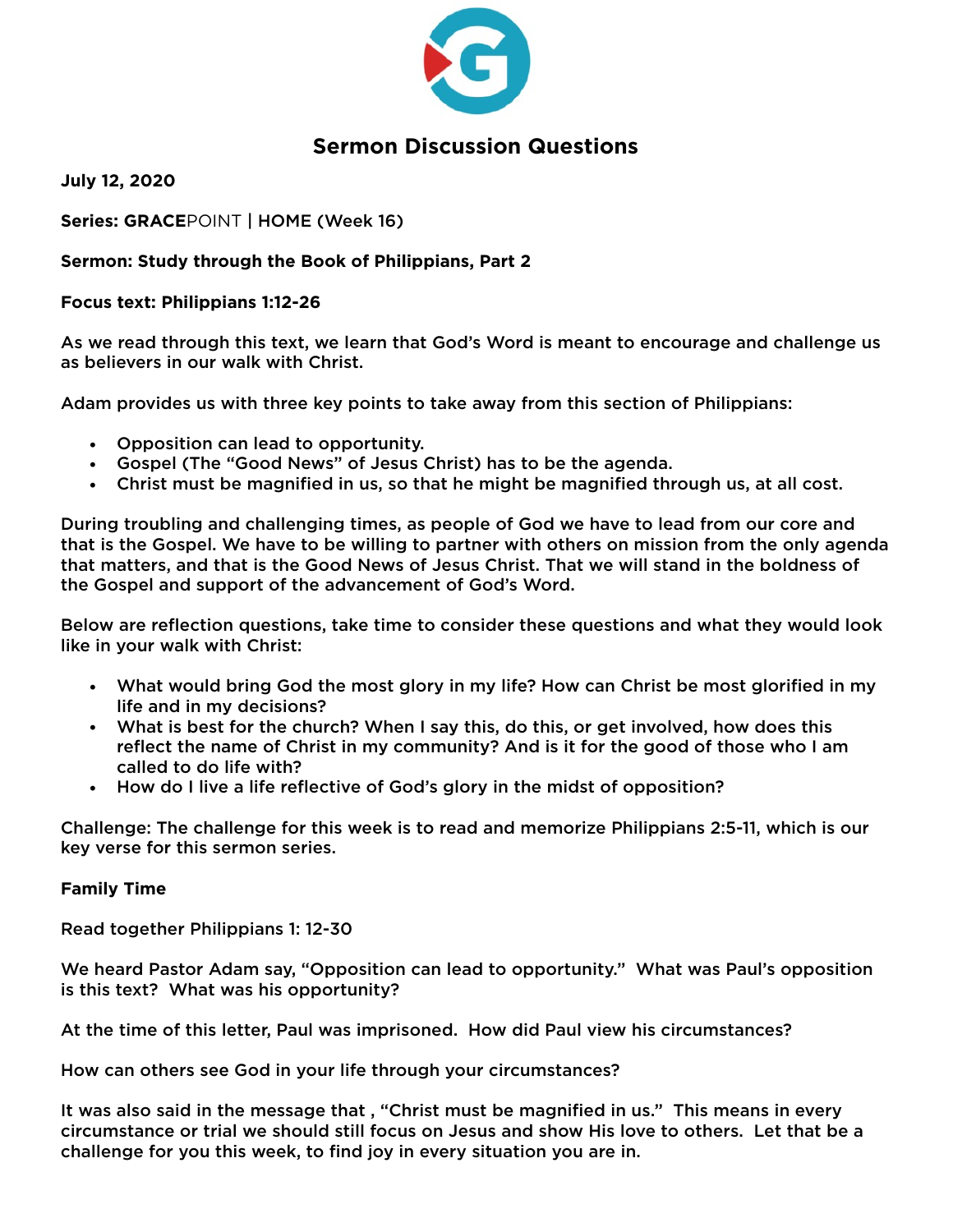

**July 5, 2020** 

**Series: GRACE**POINT | HOME (Week 15)

### **Sermon: Study through the Book of Philippians, Part 1**

### **Focus text: Philippians 1:1-11**

In this week's sermon, Adam begins our new series in the book of Philippians and discusses the background and framework of this New Testament text written by the apostle Paul. We learn that this letter written by Paul was to the church of Philippi and contains doctrine and theology that is still relevant to our lives today, as Christ-followers. Paul, at the start of this letter identifies himself as a "servant of the Lord "and in doing so sets the identity of himself and the reader of the text. Adam shares with us that our identity dictates our actions and who we are, and that this idea holds true in our walk as Christians. Meaning that our identity in Christ should inform how we live and who we are.

### **Three main points from our focus text:**

- Our affection and love for Christ. Our affection for Christ should cause an outward expression of love for one another.
- Proclaiming the Gospel (Are you willing to share of the hope that is within us?).
- Partnering and sharing the Gospel work with others for the glory of God.

Take a few moments to reflect on these questions given by Adam at the end of his sermon. Use these questions as a guide while you study/ reflect on Philippians 1:1-11.

- How do you self-identify? Are there aspects of your identity that you may have not fully surrendered to Christ? If yes, what aspects are they?
- Are you committed to putting the Gospel on display where you are? What does that look like in your life?
- What would it look like as a church for us to defend and proclaim the Gospel, and partnering with others to do the same?

**Challenge:** Be intentional in memorizing and studying Philippians 2:5-11 by creating S.P.A.C.E. (acronym given by Adam on week 14 of the GracePoint at home series) to spend time with God and reflect on what God is telling/showing you through this passage. Also, **pray** that our church can find ways and be guided into conversations and opportunities to partner with others to spread and defend the Gospel.

### **Family Time**

### **As a family read Philippians 1:1-2**

We see that Paul views the people at Philippi as both Christ followers and citizens of Philippi. He is reminding them that being a Christ follower is a foundational part of their identity. What are some different things/areas that influence your identity? (i.e. family member, student, hobby or interests, Christian) How can you show others that you are a Christ follower and that being a Christ follower is an important part of who you are? What can you do as an entire family to show others that Jesus is very important to you?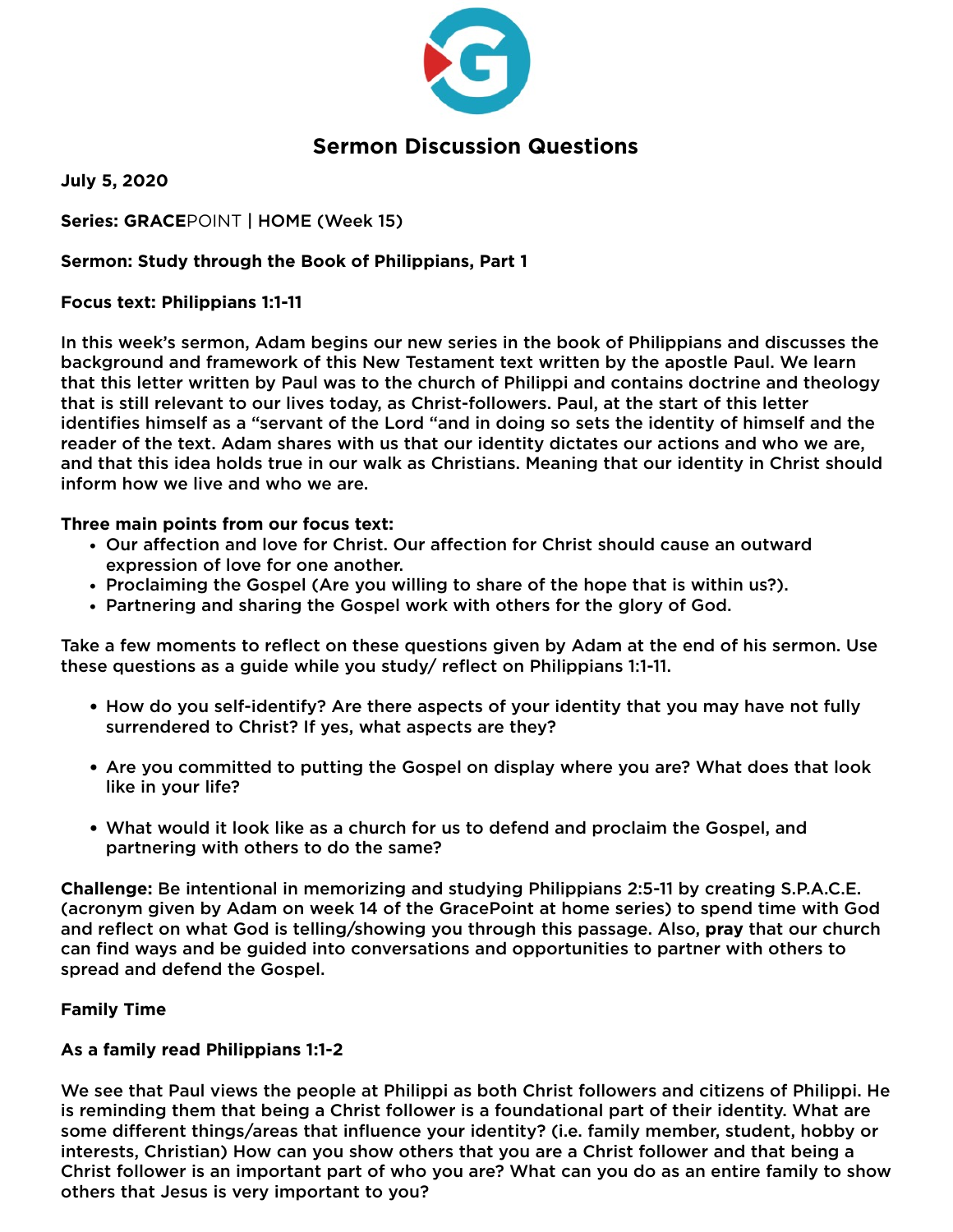

**June 21, 2020** 

**Series: GRACE**POINT | HOME

**Sermon: Week 14** 

#### **Focus text Daniel 6**

In this week's sermon, Adam takes us through the Old Testament narrative of Daniel, and we are given the importance of creating space and intentional time with God. We are also given a practical tool to help us in creating space and discipline in our walk with God. Below we have provided you with the acronym S.P.A.C.E. and a challenge that was posed at the end of Adam's sermon, take a few moments to meditate on the practical steps you can take to be more intentional in your relationship with God. Plan how you can best take part in the challenge given by Adam.

Reflection/ Discussion:

- S: Sacrifice
- P: Place
- A: Activity
- C: Cadence
- E: Ebenezer
- 1. What would you be willing to sacrifice to make your relationship with God more of a priority?
- 2. What is your current "cadence" of getting with the Lord for prayer and Bible study?
- 3. Is there someone in your community that you could invite into this discussion to hold you accountable in creating SPACE.

#### *Challenge:*

**Take the next 30 days to intentionally create space, and to sacrifice time to be with God.** 

#### **Family Time**

#### **Read together as a family, Daniel 6: 1-13.**

In today's sermon, Adam gives us a practical tool (S.P.A.C.E) that we can use to help us commit and grow in our relationship with God. He also shares with us the need to embrace or welcome the challenge of growing closer in our relationship with God. Brainstorm with your family what it means to commit and sacrifice certain things to grow closer to God. Also, what are practices, that as a family, you can carry out to be more intentional in your relationships with God?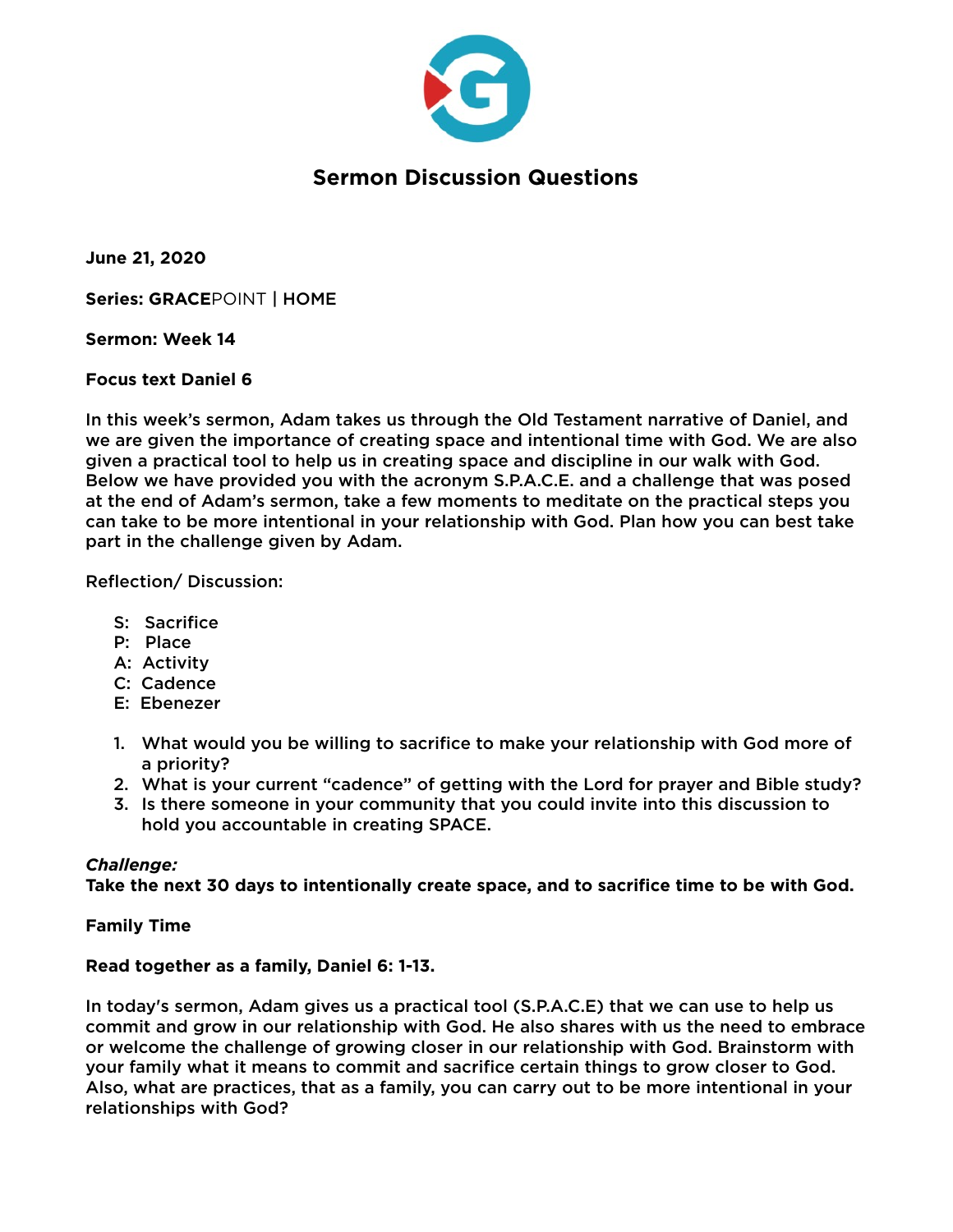

**June 14, 2020** 

**Series: GRACE**POINT | HOME

**Sermon: Week 13** 

#### **Focus text Hebrews 13:9-16**

The letter of Hebrews closes with a comparison of sacrifice from the old covenant to a new sacrifice ushered in through the person and work of Jesus Christ and His new covenant. From an old covenant perspective, a sacrifice is something that restores our relationship with God and is an act of worship. As part of the new covenant our sacrifice to God is solely offered **in and through** Jesus Christ.

We see three kinds of sacrifice in this passage.

Reflection/discussion questions regarding how we love:

- **Praise**. A continual offering of praise and devotion to God that flows from our hearts. What would it look like to have a **continual** offering of praise in your daily life? Does praising God seem like a sacrifice? Why or why not? Share with someone what your personal rhythms of praise looks like in a given day or week.
- **Shared Life**. A sacrifice of serving and loving others. Following the command of loving your neighbors and enemies. How do you rate yourself in this area of sacrifice? Is serving others a challenge for you or is it something that you do well? What are some practical ways you can grow in the sacrifice of serving others?
- **Suffering**. A sacrifice of following Jesus has components of suffering in a Christ follower's life. We are called to leave our own comforts and personal securities at times to follow Jesus. To live with an eternal perspective more than a temporal perspective. What does following Jesus cost you in this earthly life? What are some areas in your earthly life that you hold onto too closely and struggle to leave your comforts and security for Jesus?

### **Family Time**

#### **As a family read Hebrews 13:15-16**

We learn that two ways we can honor God in our life is through praising Him with our words and actions and also, by serving others. What are some ways that you can praise God with your words and actions? (talk to your kids about times our words and actions don't always line up; for example, saying you're sorry, but not really meaning it versus saying you're sorry from your heart).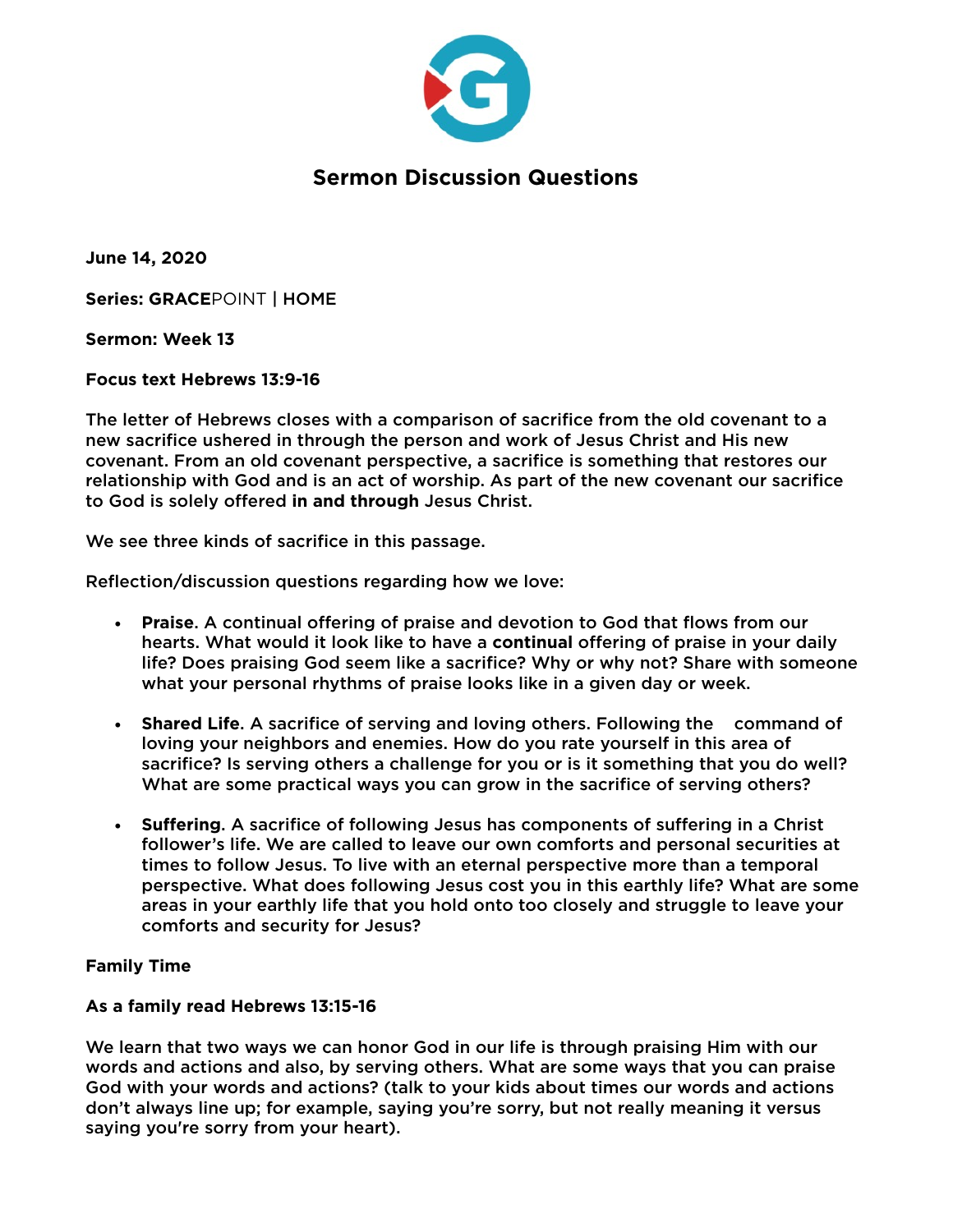

**June 7, 2020** 

**Series: GRACE**POINT | HOME

**Sermon: Week 12** 

**Focus text Hebrews 13:1-6** 

The marks of a Christian's life has the virtues of faith, hope and love. Jesus commanded us to love God with all our heart, mind and soul. But He also commanded us to love others as we love ourselves, even our enemies. Love is more than a mere feeling, but instead is an active commitment, and God promises to give us the strength to love others well. Consider the reflection questions below as you examine your heart and how love is displayed in your life.

Reflection/discussion questions regarding how we love:

- What/who do you really love?
- What are your top priorities as you love?
- What are you passionate about?
- What do you tell others about?
- What do you give to, sacrifice for?
- What do you love that is good?
- What do you love that is bad?
- What do you want to love that you do not love now?

#### **Family Time**

#### **As a family, read 1 Corinthians 13:4-7.**

In the sermon for today, we heard a lot about love, and how as Christians we are called to love differently than the world does. Some believe that love is just a feeling, but it is actually a commitment to walk in love as God has commanded us. As we think about this topic of love, and how we are to love God and our neighbors, discuss with your family how they can love God and each other well. As a family, brainstorm some creative ways that you can demonstrate your love for God and others.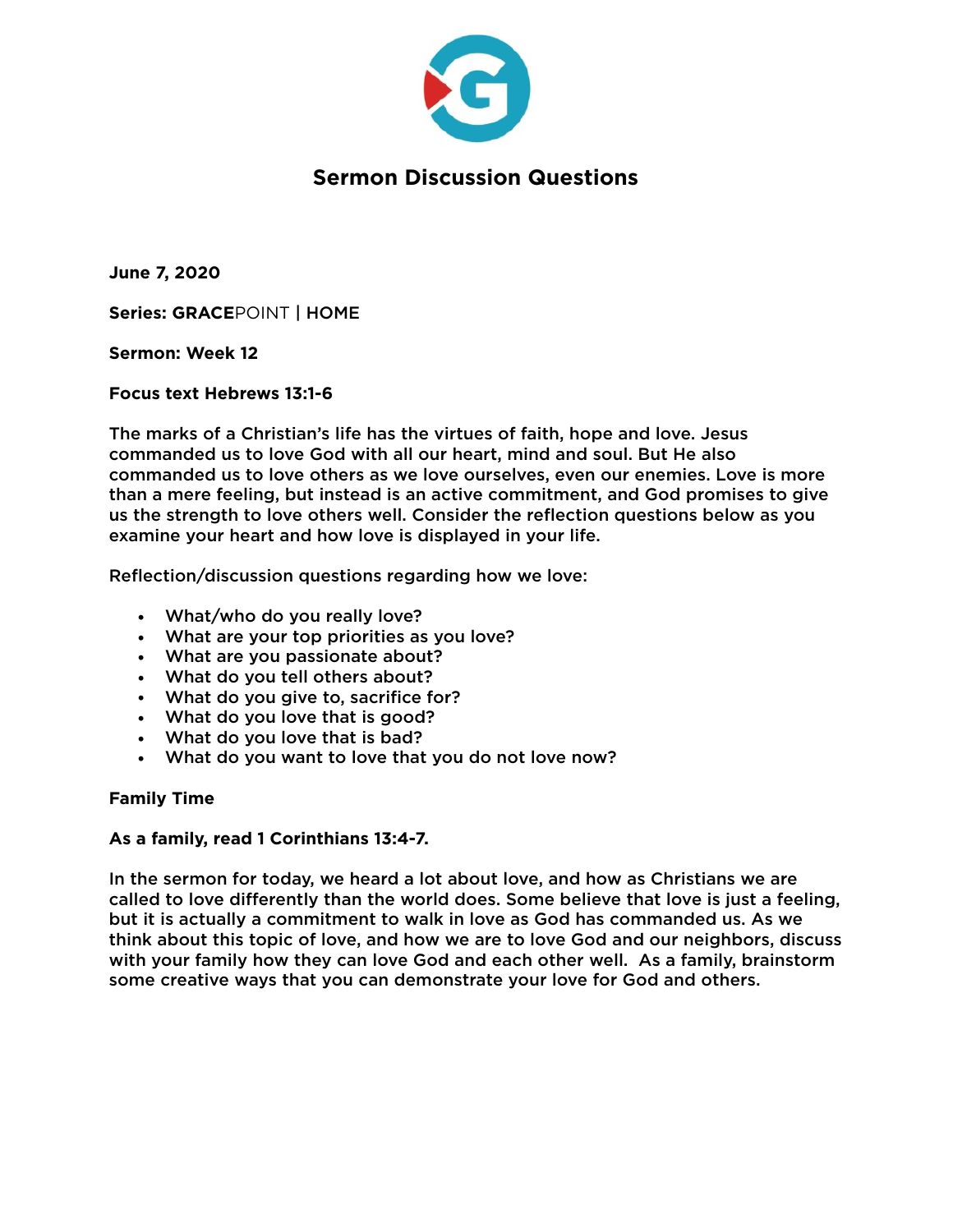

**May 31, 2020** 

**Series: GRACE**POINT | HOME

**Sermon: Week 11** 

**Focus text Habakkuk 1:1-5** 

We see in Habakkuk an honest complaint about the state of the world followed by an expectation that God will faithfully respond in His sovereignty and in His righteousness. Habakkuk reminds us to hold firmly to our faith in God even when our circumstances are overwhelming and God's timing is also perfect for His children.

Questions to consider:

- If you were honest with God and wanted to voice a complaint about your current circumstances what would you say?
- As you think back to difficult seasons of your life, how has God proven Himself faithful?
- If you were to write a song of praise, what truths about God's character and faithfulness would you declare in your lyrics?
- What does "living by faith" in this season need to look like for you?

### **Family Time**

#### **As a family, read Matthew 6:25-34**

Talk about things or situations that you currently worry about? What are some areas that bring you anxiety? Follow that discussion by talking about how God cares and meets the needs of even the little things in His creation. Ask your child about other creatures in nature are taken care of. As you reference this passage, help your child begin to claim some of these promises and ask God for help with worry and anxiety. This would be a great passage to read throughout the week.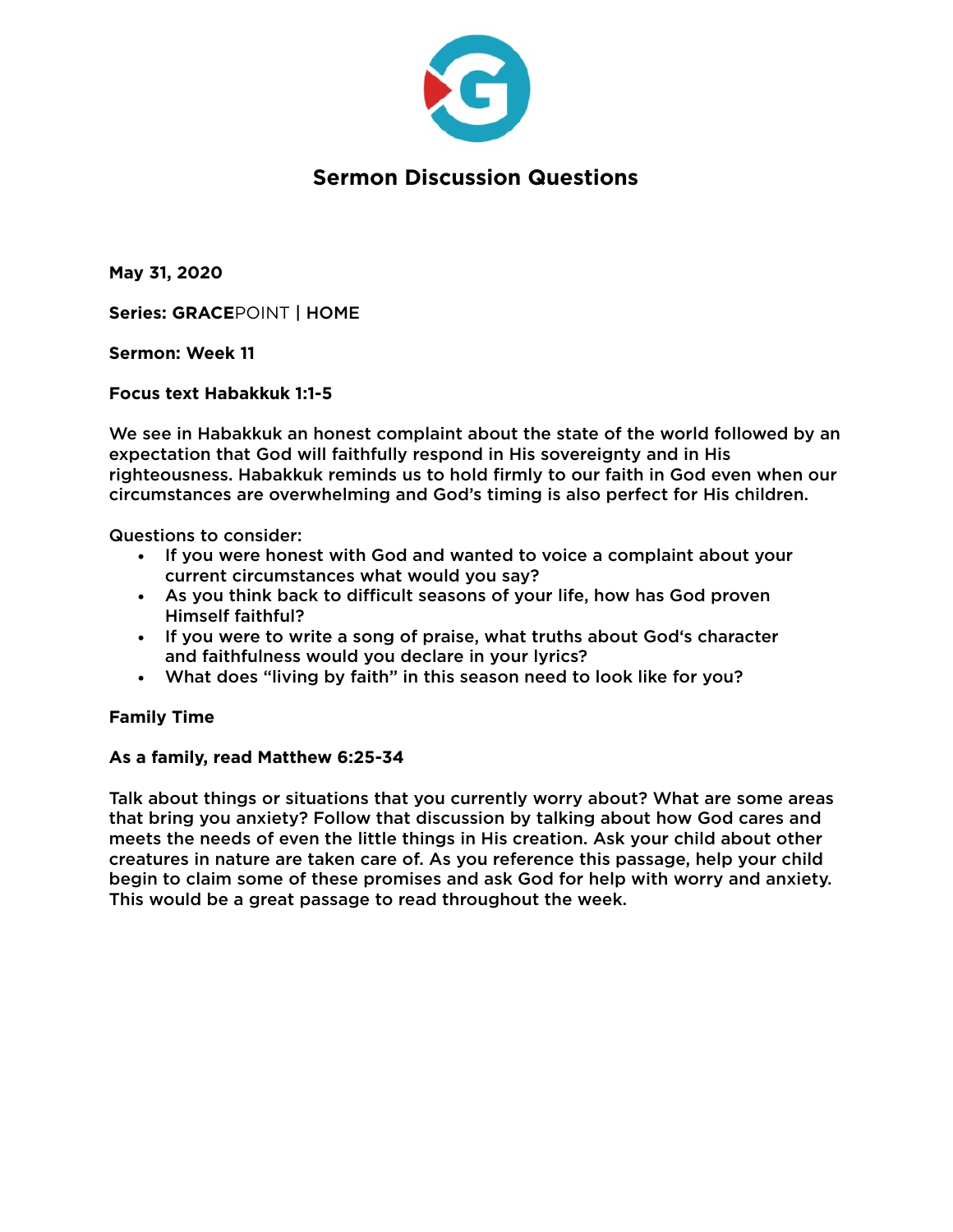

**May 24, 2020** 

**Series: GRACE**POINT | HOME

**Sermon: Week 10** 

**Focus text Hebrews 12:1-3** 

As Christ followers, our calling is to perseverance and endure a sometimes agonizing race. We not only look to the example of what Jesus endured, but we also get our strength and joy no matter the circumstance from Him. Jesus also rescues us from our own sin and through Him we are called to be agents of reconciliation as we experience the effects of sin in our world.

Personal patterns of sin:

What sin in your life is **hindering** you from running the race? What sin **"easily entangles"** you?

What's **distracting** you today and making it hard to focus on Jesus? As you identify what is distracting you, we encourage you to prayerfully **confess** and **repent** of what is competing with Jesus in your life.

Patterns of sin throughout humanity:

Where do you see the effects of sin and how can you serve as an **agent of reconciliation?**

As a Christ follower, what tangible steps can you take to become **light and "shine like stars"** in a fallen world? How can you use your **voice** and your **life** to stand up against sin and its effects in the world?

**Family Time** 

#### **As a family, read Philippians 2:15-16**

When we trust in Jesus and put our faith in Him, we are adopted into His family as sons and daughters. As His children, He wants us to be good examples for Him to the world around us, especially to those who do not know Him. How can we be a "light" or a good example to our family? To our friends? At school? At church? In our community?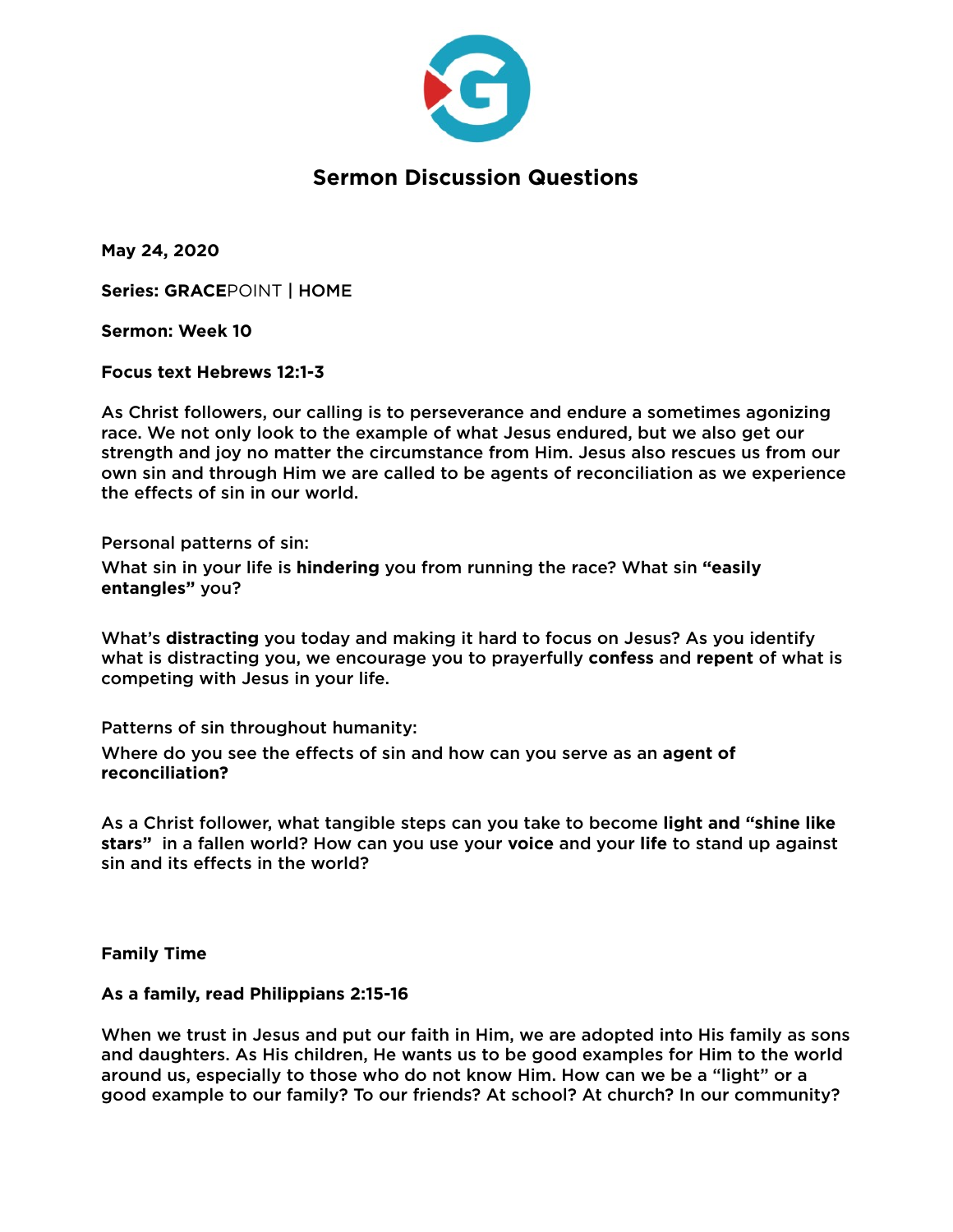

**May 17, 2020** 

**Series: GRACE**POINT | HOME

### **Sermon: Week 9**

### **Focus text Hebrews 11:1-4**

Hebrews 11:1 defines faith as "Now faith is the assurance of things hoped for, the conviction of things not seen." Our faith can be affected by life's circumstance or trials. Hebrews chapter 11 gives us examples and instructions on keeping our faith strong even when our hope is not realized or we don't experience what has been promised by God in this life.

Some questions to consider as you examine your faith.

How often do I examine my faith and it's outcomes in my life? Is my faith growing or stagnant? What does living by faith mean?

Bill shared 3 different levels of faith we find in Scripture.

- 1)Belief- a **casual** disciple (John 6:66)
- 2)Trust- a **convinced** disciple (Matt 6:21-23)
- 3)Commitment- a **committed** disciple (Luke 9:23-26)

Of these 3 levels, what level is my faith? What kind of disciple am I? What may be hindering my faith? Do I consider my faith active or dull?

### **Family Time**

### **As a family read Hebrews 11:1-4**

Talk through the definition of faith according to Hebrews 11:1. As a family share some personal examples of people or things you have faith in? What are some ways you choose to have faith in God although you can't physically see Him? (examples, looking at nature, the amazing human body, the universe).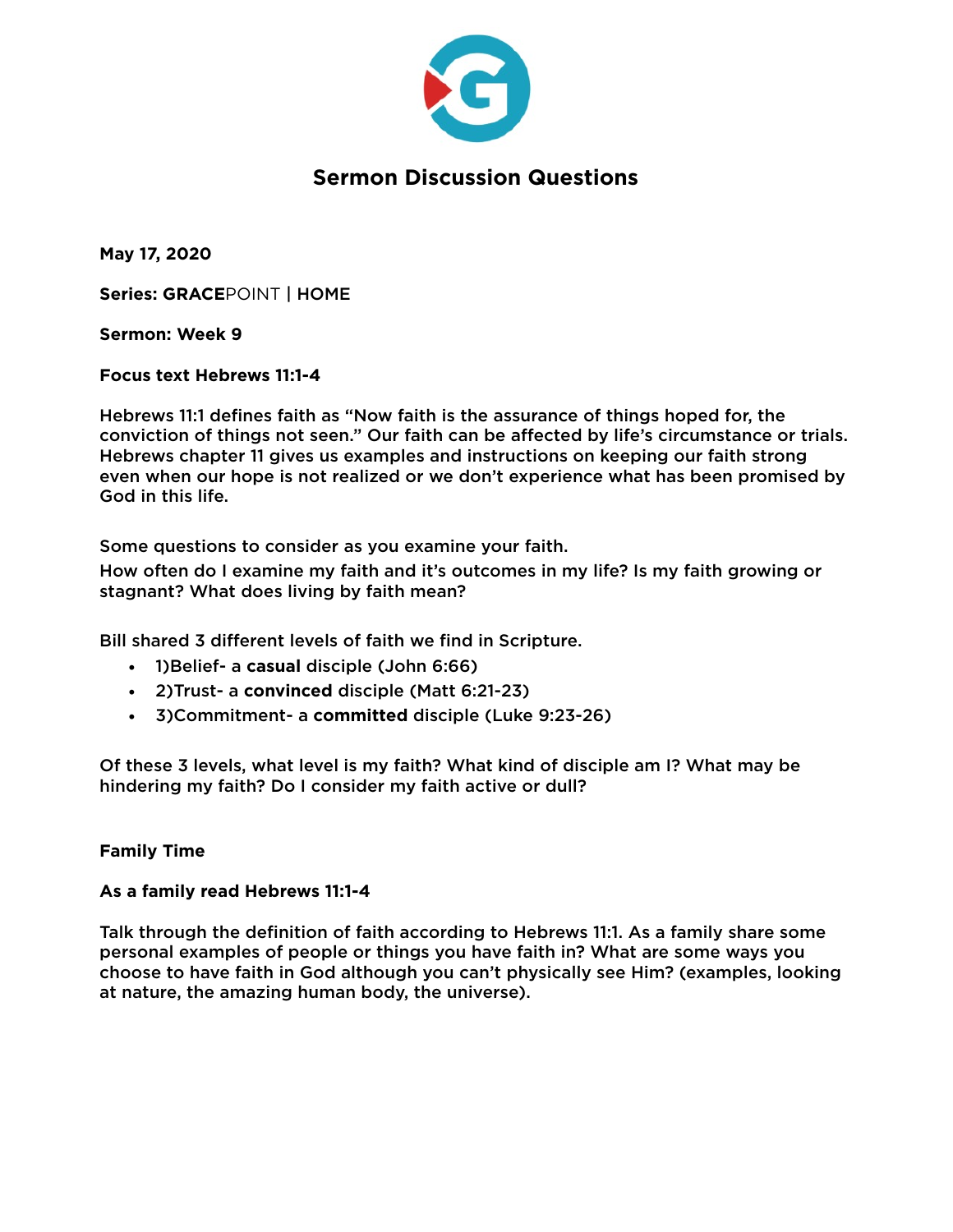

**May 10, 2020** 

**Series: GRACE**POINT | HOME

### **Sermon: Week 8**

### **Focus text Ephesians 2:19-22**

As Christ followers, we are privileged to have a special form of community that the world cannot produce, but can only exist because of the work of Jesus and the ongoing work of His Spirit within the lives of Christ Followers. We call this form of community our spiritual family.

And as members of this family, we have a responsibility to other family members, which are given to us through nearly 100 "one another" statements and commands. The main themes of these commands are **unity** within this family, **loving** one another and having an attitude of **humility**. Which of these 3 themes do you live out most often? Which theme do you struggle to live out? Why do you think that is?

For us to truly invest and contribute in our spiritual family, smaller environments seem to give us the best opportunity to be known and know others. Consider the following questions:

- Outside of the Sunday morning gatherings, are you part of a smaller community at GracePoint?
- Who makes up your spiritual family?
- Are you able to be vulnerable with your spiritual family? Do you make it possible for them to be vulnerable with you?
- In what ways, does your spiritual family support and challenge you?

### **Family Time**

### **Focus text I Corinthians 12:14-18**

As a family, talk about how the church (God's family) is compared to the human body. How amazing the human body is and how interdependent each part is with other parts of the body. Every part of our body is useful and needed. So it is with God's family. Process with your kid's how many parts of the body are used when a person walks or runs (it goes well beyond just our legs). How can God use kids, parents, friends, etc. within His church? (help them see roles beyond leading worship or preaching).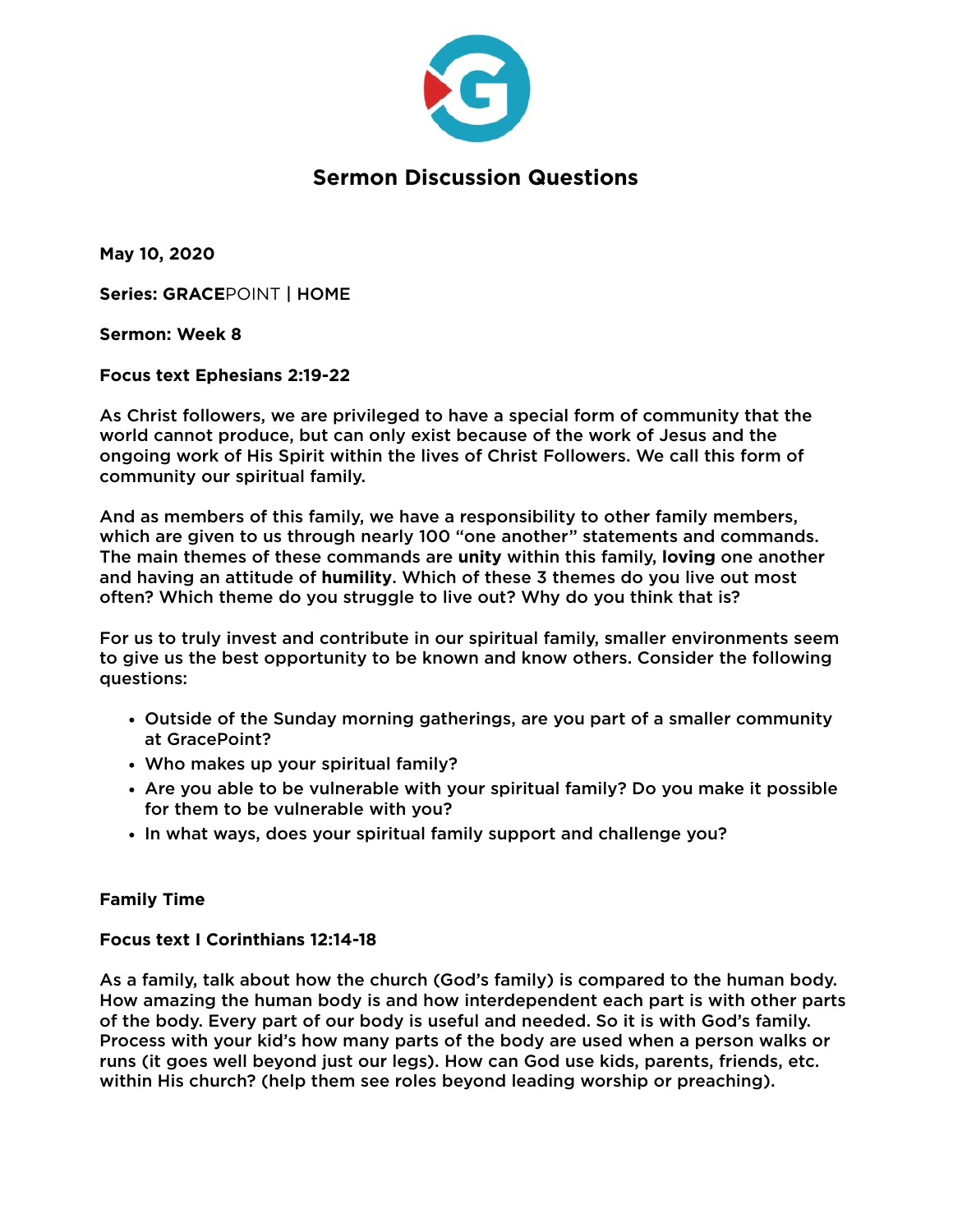

**May 3, 2020** 

**Series: GRACE**POINT | HOME

**Sermon: Week 7** 

**Focus text John 4:1-26** 

As Christ followers, we are commanded in Matthew 28 to "Go and make disciples". We believe God is using this season to shape His church and has given us a unique opportunity to engage our neighbors and those around us with a renewed purpose.

What hinders you from engaging the lostness around you? What personal takeaway(s) do you have when you read the passage in John 4 about Jesus and the Samaritan woman?

Adam shared some practical steps in engaging those God brings across our path and into our life in spiritual conversations. The investment in another person's life happens over time.

- Pray for them specifically and for opportunity and favor.
- Find time to learn their personal story
- Ask them how you can pray for them and serve them?
- Can I share my story?
- Can I share God's story?

What comes to mind when you think about taking these practical steps with someone? Do you feel fear, excitement, inadequacy, anxiety, compassion or something else? Share with someone or your small group a time in your life when you meaningfully engaged someone who was close to you, but far from God. What was the outcome?

### **Family Time**

#### **As a family, read the account of the woman at the well in John 4:1-14**

Discuss with you family why Jesus would have cared about someone who was so different from Him. What do you think this tells us about Jesus and His mission? Have you ever been kind to someone that others may have rejected or made fun of? What happened?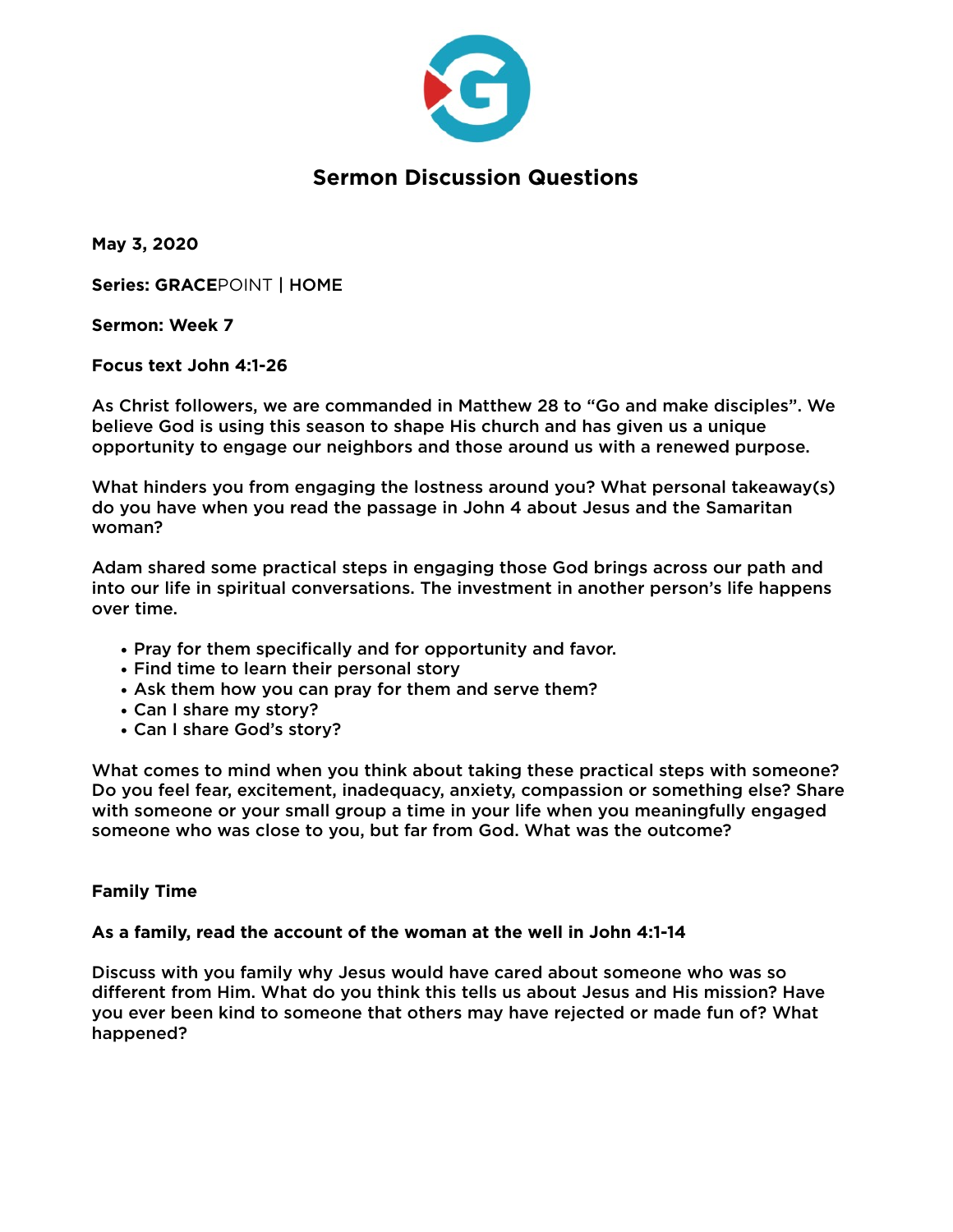

**April 26, 2020** 

**Series: GRACE**POINT | HOME

**Sermon: Week 6** 

**Focus text 2 Timothy 2:1-10** 

Hebrews 10:24-25, calls us to "stir up one another to love and good deeds" and not forsake meeting together as believers. As a church body, how can we continue to be faithful to God's mission to make disciples and encourage those around us, when we do not have the ability to gather together during this season?

Though this season is challenging as we cannot gather together, it does not diminish God's mission to make disciples, and His Word remains strong and steadfast.

Consider and discuss the following questions:

- What has this season taken away from you? Where are you experiencing some level of grief or loss?
- What has this season NOT taken away from you? What are you more aware of?
- What has this season given me? (blessing)

Adam shared three things this pandemic has given us.

- An altar in every home.
- A greater appreciation for our spiritual family.
- Increased awareness of the needs of those around us.

Do those statements resinate with you? When restrictions are lifted, how can you stay committed and live out those values moving forward?

#### **Family Time**

### **As a family read, 2 Timothy 1:3-4**

Paul is writing this from prison, and he misses seeing those he loves. Ask your child who they miss seeing right now? What activities do they miss the most during this quarantine? What do they look forward to the most when we can gather again at church? Think of some creative ways you can connect with those you care about during this time at home.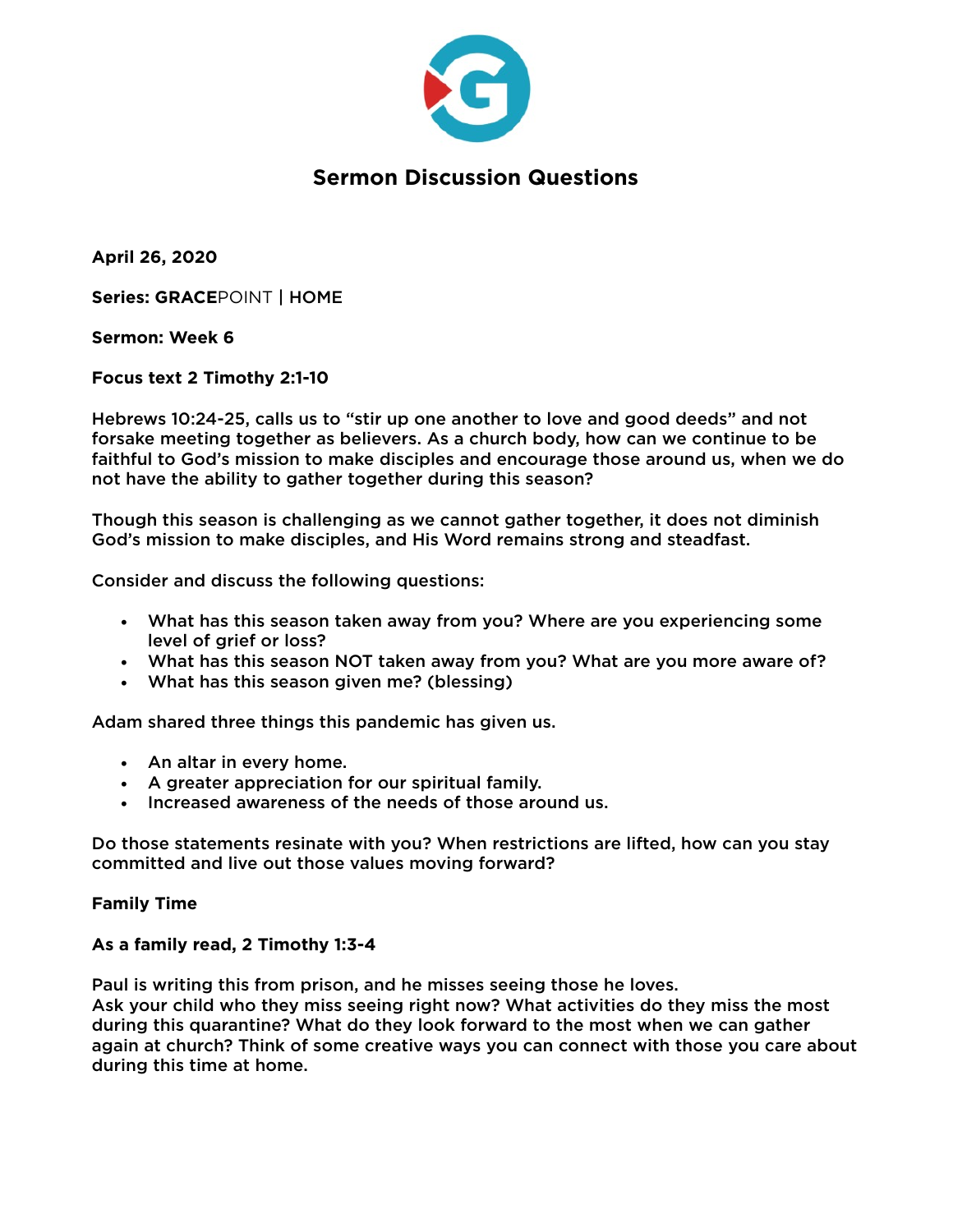

**April 19, 2020** 

**Series: GRACE**POINT | HOME

**Sermon: Week 5** 

**Focus text Romans 8:1-25** 

Romans chapter 8 is a powerful summary of the Gospel. Chapter 8 is a significant pivot from a place of death, bondage and guilt for all people to a new life in the Spirit of God, freedom through Jesus Christ and we can be found righteous in Him. We learn there is "now no condemnation for those who are in Christ Jesus."

We encourage you to spend time in this passage throughout the week and prayerfully consider the life giving truth that we can claim for our own life in Christ Jesus.

Here are some questions to prayer through and share with others:

- Are you feeling enslaved to the things of this world? Have you experienced this freedom in Christ?
- •
- In what ways are you currently pursuing Intimacy with the Father?
- •
- What are you currently setting your mind upon? Things of the flesh or things of the Spirit? (vs. 5)
- •
- How does the truth that we are family in Christ change the way that we interact with one another?
- •
- How is God refining you in these moments of quarantine?

### **Family Time**

### **As a family read Romans 8:14-15**

Ask your kids to share what adoption means to them. Because Jesus bridged the gap between us and God the Father, if we put our faith in Jesus and ask for forgiveness of our sins, we can be in God's family. What does "forgiveness of sins" mean to you? (this can be a good opportunity to revisit the cross and Good Friday) What do you think about God adopting you as a son or daughter?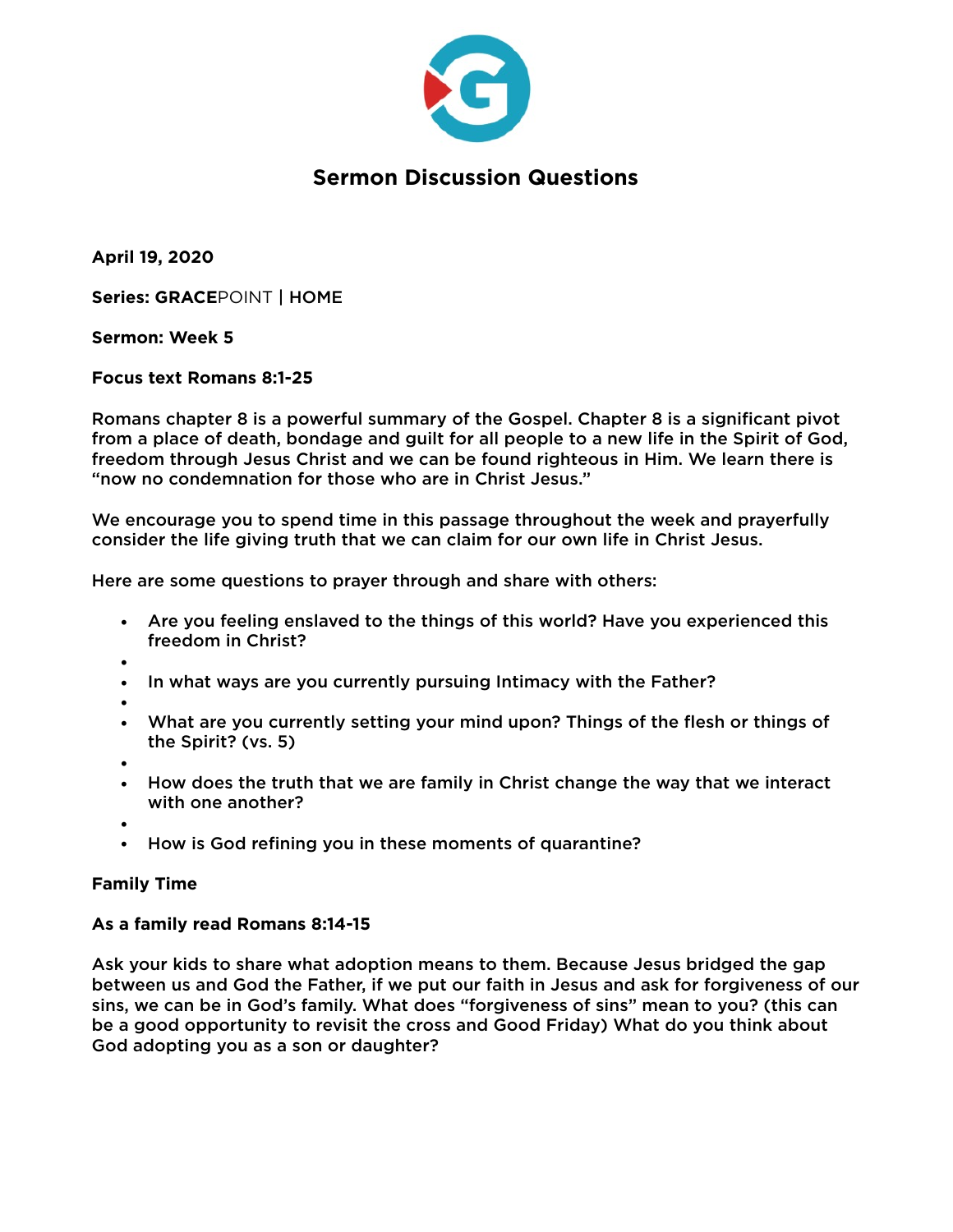

**April 12, 2020** 

**Series: GRACE**POINT | HOME

**Sermon: Week 4** 

**Focus text Hebrews 10:19-22** 

To this point, the writer of Hebrews has shown Jesus as better than anything before Him and how Jesus is the perfect, one time sacrifice for us. Because of His sacrifice on our behalf and through faith, we have a new life in Christ, full access to God Himself and a new hope. Because of what we now have in Jesus, the writer passionately exhorts us to **draw near** to God.

What do you think it means to draw near to God? What does drawing near to God look like in your life?

One way to draw near to God is not with works-based actions, but with a **sincere heart**. God desires the affections of our heart, which leads to worship. What stirs your affections for God? What competes in your life for your affections? What hinders you from sincerely drawing near to God?

Do you have regular rhythms that help you draw near to God? What are they?

Adam stated that unconfessed sin not only hinders our affections for God, but can leave us feeling distant from Him. We know Jesus will forgive our sins, but we must confess our sin before Him. Have you had seasons in your life where you held on to unconfessed sin? How did it affect your relationship with God? What are some ways you can avoid that happening again in your life?

### **Family Time**

**As a family, read Luke 24:1-12** 

Ask your kid's if they think this just a story or that it really happened? Are they surprised the disciples didn't believe the women's report? Would you have believed their report? What is something you know is true? What does it mean to believe something? (Believe means we accept something is true) Give examples of things we believe to be true.

Parents: Help your kids understand that the cross and resurrection really happened and not just a story. Help them see that Jesus endured the cross for our sins because He loves us, and now we can celebrate that Jesus is alive today.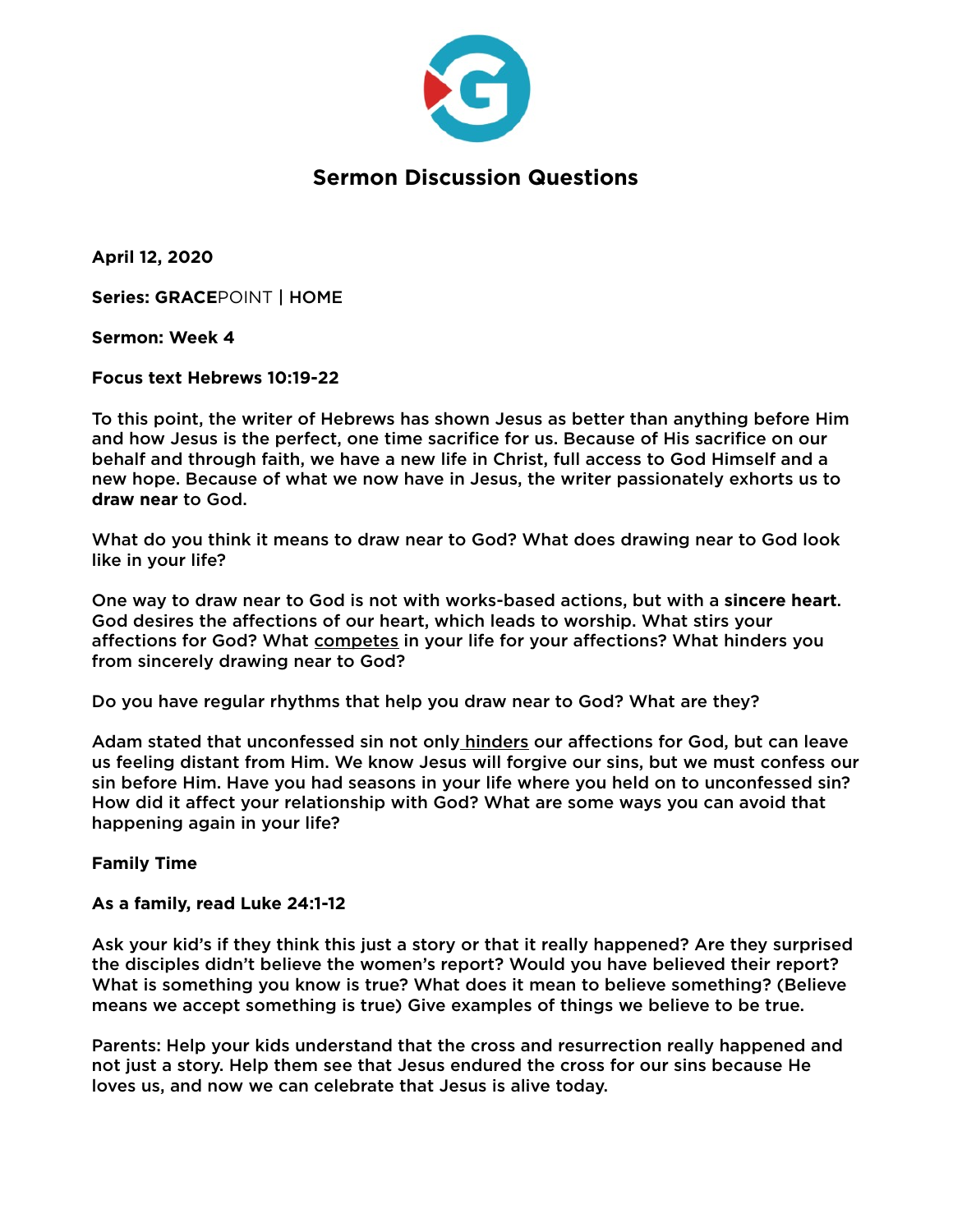

**April 5, 2020** 

**Series: GRACE**POINT | HOME

**Sermon: Week 3** 

**Focus text Hebrews 11:1** 

Bill defined hope from two different perspectives. Worldly Hope- a desire for certain things to occur. Biblical Hope- not merely a desire for certain things to occur; but a confident expectation they will occur. A certainty of the future of what God has promised.

What kind of hope do you hold to? Do you go back and forth between the two? How has this season impacted the kind of hope you stand on?

Three truths from Scripture about hope.

1) **Hope infuses stability.** Hebrews 6:18 tells us that hope serves as an anchor for our soul. God is steadfast and unchanging no matter the circumstance. We can be certain of His victory over sin and death here on earth and in His plans for eternity. Where does your stability come from? Is it dependent on you? How has this pandemic affected your stability?

2) **Hope instills a new way of thinking and living.** Knowing what we have in Christ changes us. In Christ, we have access to an endless reservoir of hope. What are some ways you access that reservoir of hope freely given from God?Share with someone times you have experienced a reservoir of Godly hope in the midst of difficulties and trials.

3) **Hope implants the will and power to persevere.** The focal point of our hope is Jesus. And when our hope rests on Jesus, He promises to give us the power to persevere. How does this truth impact your life? Do you struggle with depending on God for strength to endure prolonged trials or hardships? What can our hopeful perseverance as Christians show to the world?

### **Family Time**

### **As a family, read Hebrews 11:1**

From Hebrews 11:1, review with your child that Godly hope is the desire for something good in the future with an expectation for it to happen.

We can and should put our hope in God and all of the blessings He provides! Share with your child/family a time when you've trusted God even when it was hard. Tell them of His faithfulness and how we can always know our hope is in Him.

As a family, discuss how placing our hope in Christ can help us during the current season we are in.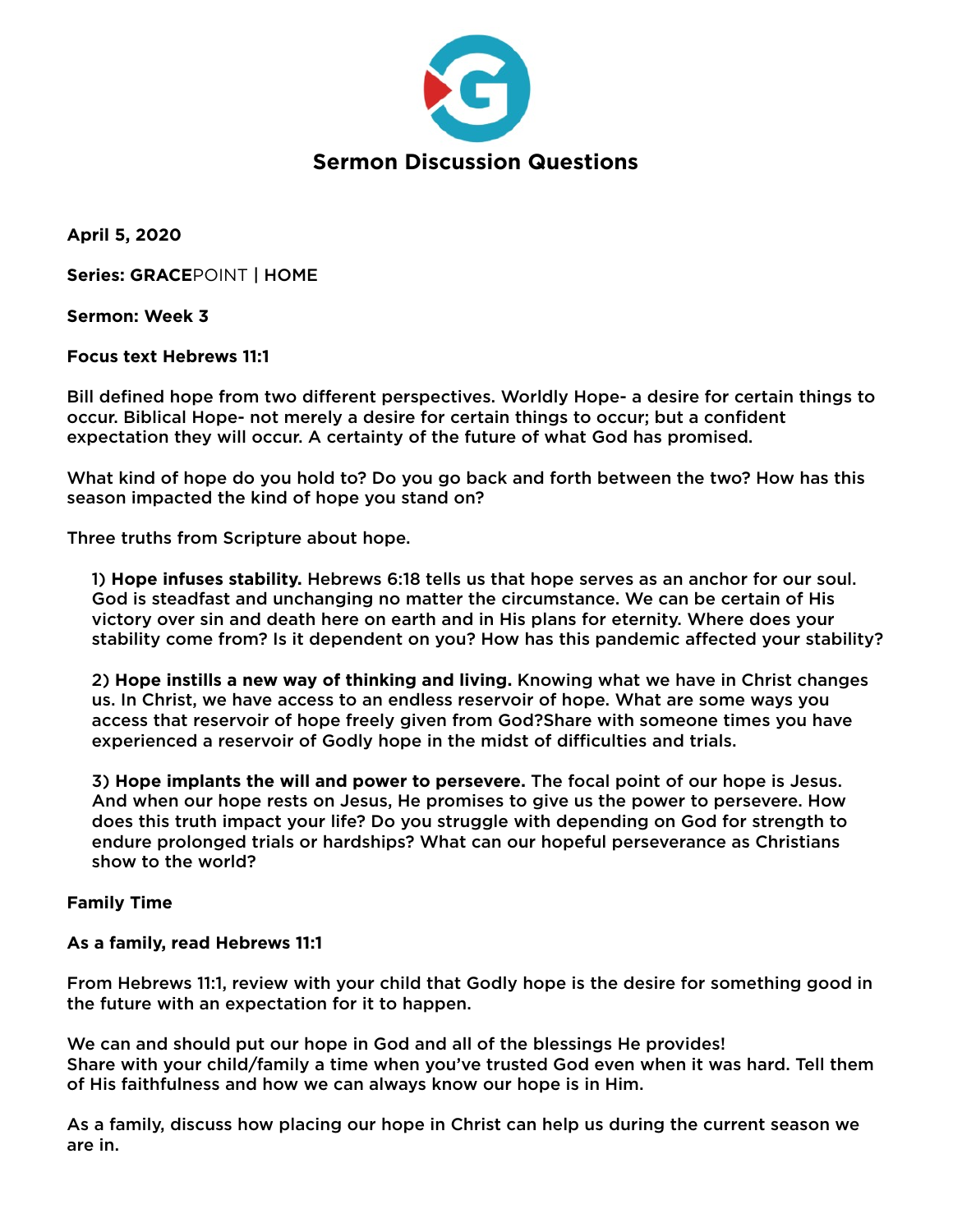

**March 29, 2020** 

**Series: GRACE**POINT | HOME

**Sermon: Week 2** 

### **Focus text Philippians 4:4-9**

Today's passage in Philippians speaks directly to the anxiety and fear that we may be experiencing due to uncertainty in our life. Do you agree with the following statement? "Our anxiety shows us what we believe to be true about God in the midst of our circumstances." What are some specific areas you may be anxious about? What promises about God you can cling to right now?

Paul gives us 3 promises about God in this passage that combats anxiety and worry.

- 1. **God is ALWAYS near.** The presence of God leads to peace and relief from life's worries and fears. His presence alone is an infinite source of peace that goes beyond our understanding. What are some unhealthy ways you may try to get relief from anxiety? Do you believe that God is near and desires to give you freedom from the burden of worry?
- 2. **When we cry out (pray) to God, He promises to give us peace and to guard our heart and mind.** What is it that you need from God right now? If you are struggling to believe something about God, ask Him for help to believe it.
- 3. If we ask, **God will help us "fix our mind" on things that honor Him and represent His kingdom.** Our mind is a battlefield and what we choose to dwell on can affect every aspect of our being. What are you dwelling on? Is it excellent and praiseworthy (v. 8)? If not, what are some areas of your thought life that you can give over to God and His truth?

### **Family Time**

### **Read together as a family, Philippians 4:4-9.**

The Bible doesn't tell us to only celebrate big occasions such as your birthday, or a special holiday, or only when great things happen. It tells us to celebrate and rejoice always! This means we should rejoice even on boring days…even when we can't go to school…even when we don't get to play with our friends…even when things are not going our way. We should rejoice in the Lord always because He loves us, He protects us, He gave His life for us, He will never ever leave us! Did you know that is a promise? It is an amazing gift that He gives us each and every day, and that is a reason to rejoice!

As a family celebrate together. Ask the following questions and rejoice together!

What is something you learned today either from Adam's message or the Bible story videos?

Who protects us and promised to never leave us? If this is a hard question for you or your child to believe in, ask the Lord to help you believe.

What is something you are thankful for today?